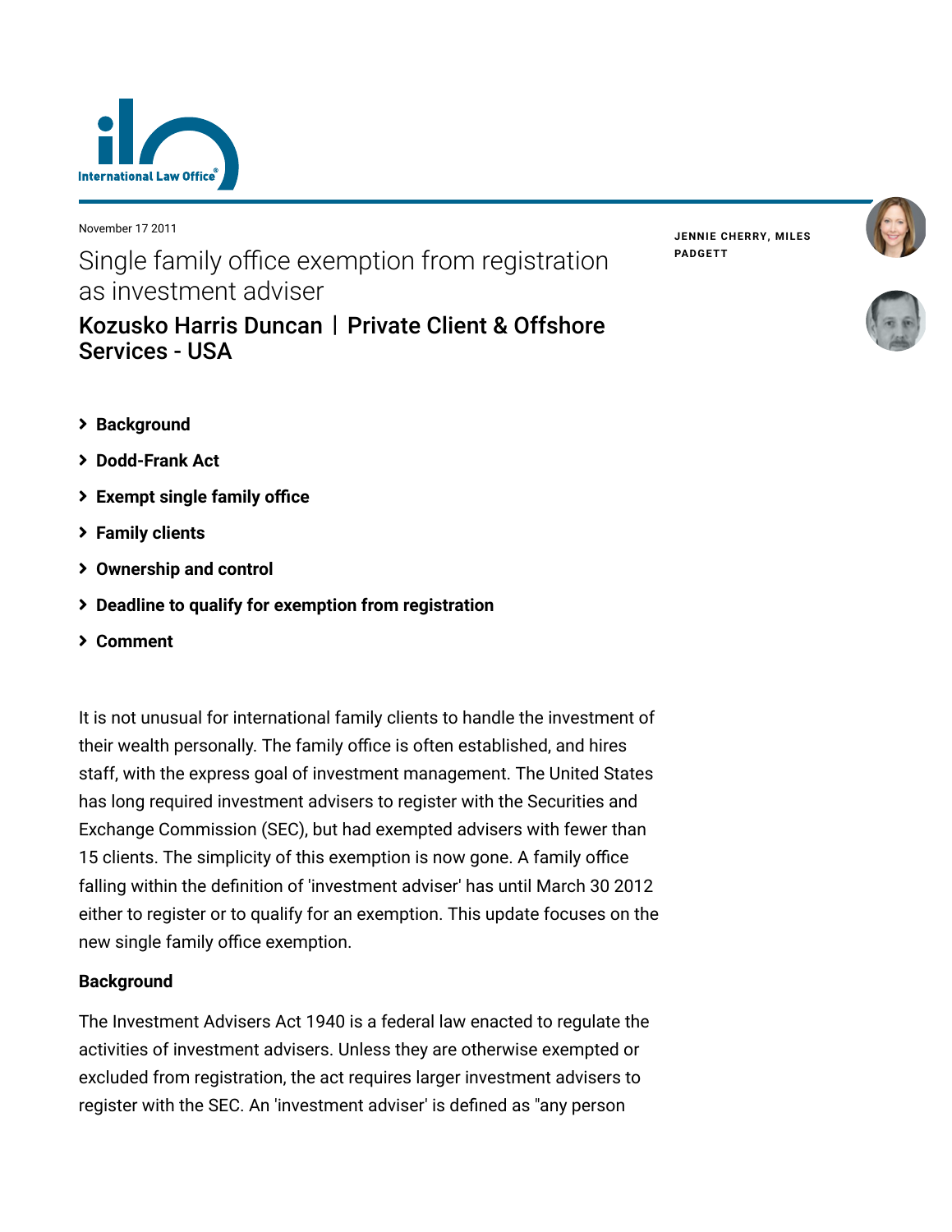who, for compensation, engages in the business of advising others, either directly or through publications or writings, as to the value of securities or as to the advisability of investing in, purchasing, or selling securities".

There is specific guidance as to what constitutes a larger investment adviser, based on assets under management. There is also considerable law interpreting each of the elements of the above definition. If a family office is in doubt as to whether it falls within the definition of 'investment adviser', it should seek the advice of counsel promptly.

## <span id="page-1-0"></span>**Dodd-Frank Act**

Financial reform legislation enacted in 2010, commonly referred to as the Dodd-Frank Act, removed an exemption from registration previously available for investment advisers with fewer than 15 clients to enable the SEC to regulate private fund advisers (eg, hedge funds, private equity funds and hybrid funds). However, the Dodd-Frank Act carved out an exclusion from registration under the 1940 act for single family offices and instructed the SEC to define which family offices providing investment advice would qualify. On June 22 2011 the SEC released details of its final rules (effective August 29 2011) regarding excluded single family offices. Now, a family managing its own financial portfolio can apply those final rules to determine whether its family office will henceforth be excluded from registration under the 1940 act.

The Dodd-Frank Act includes other exemptions from registration, including exemptions for certain private fund advisers and foreign private advisers. The SEC has also released final rules (effective July 21 2011) with respect to these exemptions. Investment advisers solely to private funds with less than \$150 million in assets under management in the aggregate are exempt from registration. Because this exemption looks to the aggregate value of assets managed in private funds, an international family office often will not qualify for this exemption due to size.

A foreign private adviser may also be exempt from registration. An exempt foreign private adviser is any investment adviser that:

- has no place of business in the United States;
- in total, has fewer than 15 clients in the United States (including investors in the United States in private funds advised by the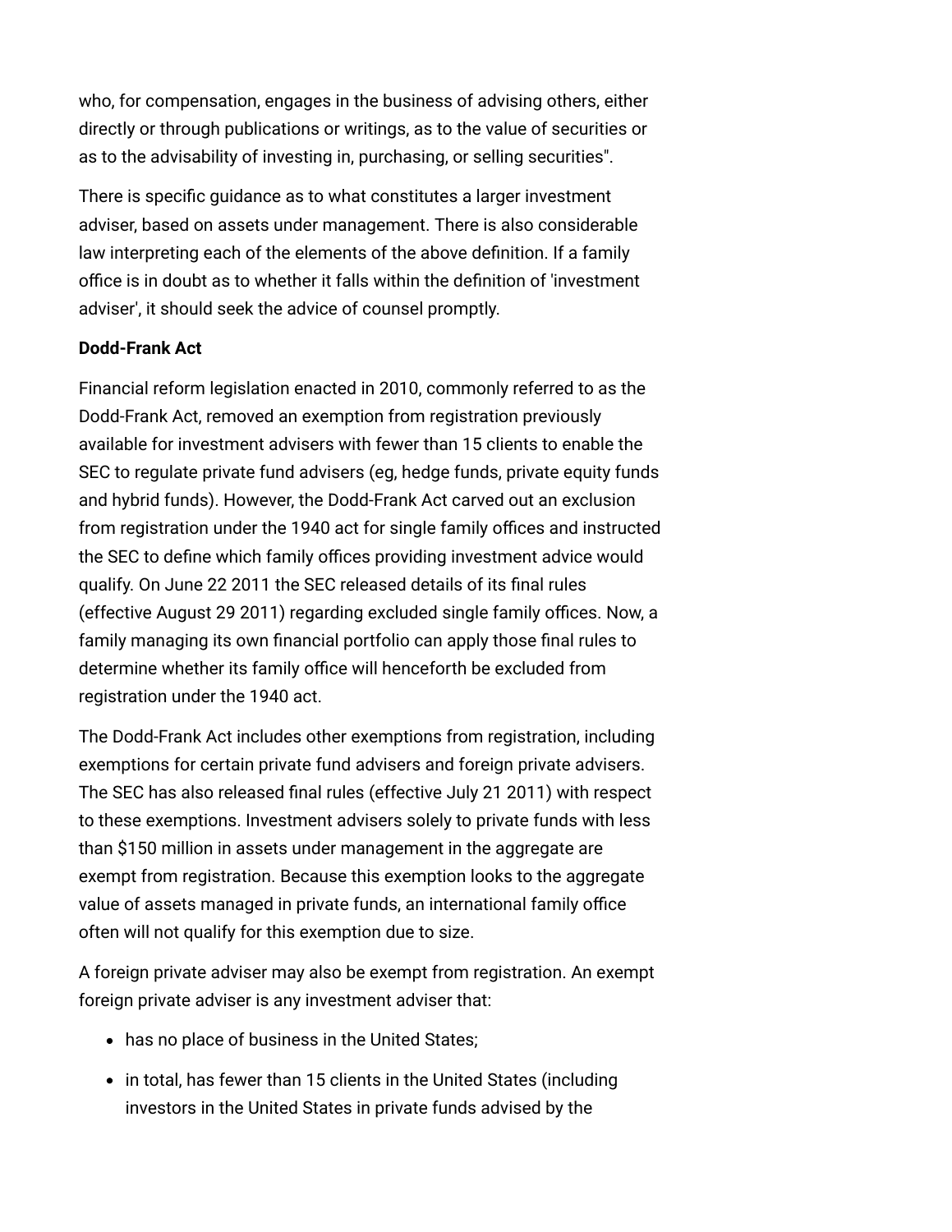investment adviser);

- has aggregate assets under management attributable to clients in the United States (and investors in the United States in private funds advised by the investment adviser) of less than \$25 million; and
- does not hold itself out generally to the public in the United States as an investment adviser.

Although many foreign private advisers may have fewer than 15 clients in the United States, because of the \$25 million aggregate limit for assets under management, international family offices will not generally qualify for this exemption. The SEC has the power to raise the threshold amount and has said that it will evaluate whether doing so may be appropriate in the future.

# <span id="page-2-0"></span>**Exempt single family office**

Determining whether a family office that is considered an investment adviser will now be excluded from the registration requirement under the 1940 act is a three-prong test. An excluded single family office is any company that does not hold itself out to the public as an investment adviser and:

- provides investment advice only to "family clients";
- is wholly owned by family clients; and
- is exclusively controlled by family members or family entities.

## <span id="page-2-1"></span>**Family clients**

Family clients consist of family members and key employees, as well as certain non-profit charitable organisations, estates, trusts and companies.

## **Family members**

'Family members' are defined as:

- all lineal descendants (including by adoption, stepchildren, foster children and, in some cases, legal guardianship) of a common ancestor who is no more than 10 generations removed from the youngest generation of family members;
- such lineal descendants' spouses or spousal equivalents; and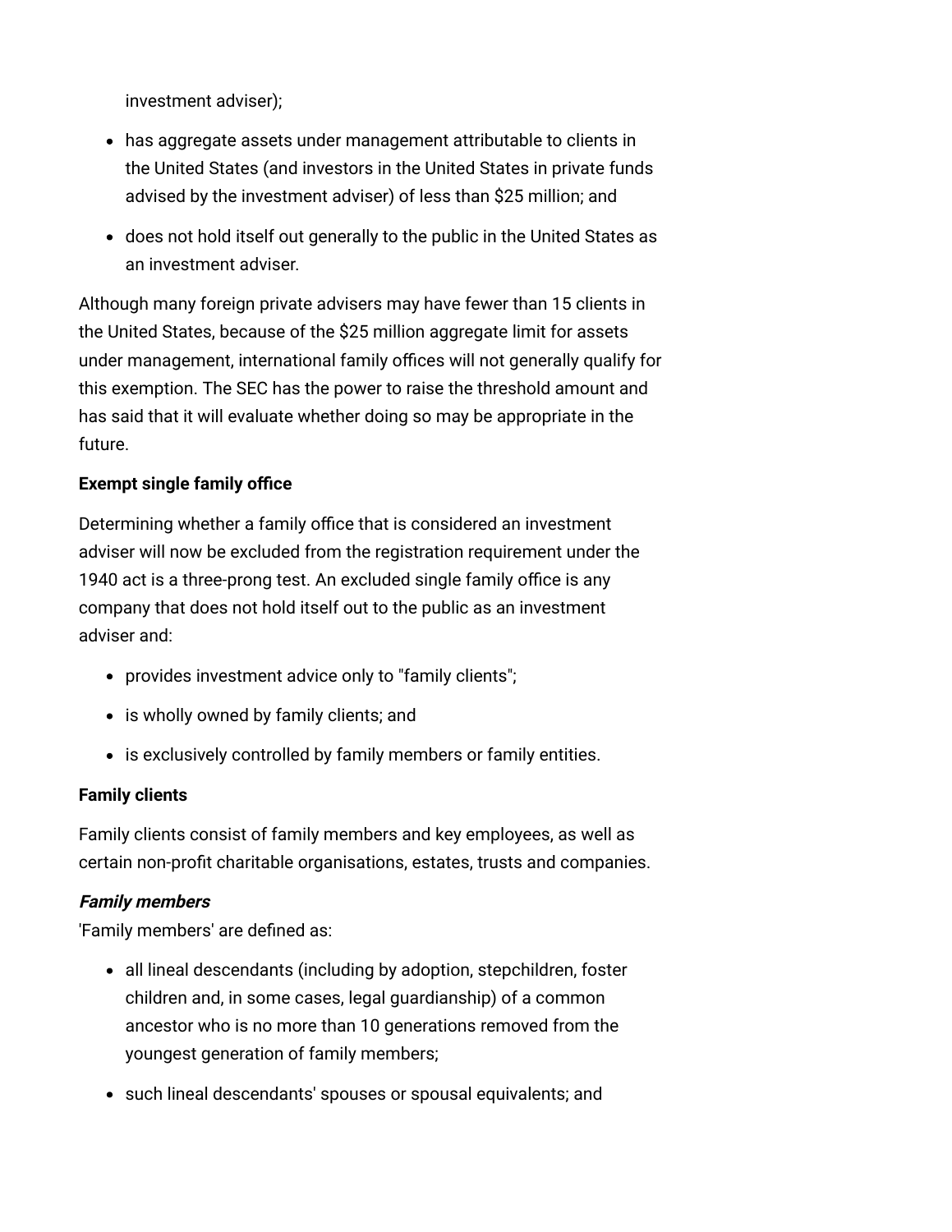certain former family members.

The SEC's final rules define 'family member' as an individual descended from a common ancestor (alive or dead) and the spouse (or spousal equivalent) of that descendant. Such individuals include not only blood descendants, but also adopted children and stepchildren, as well as foster children and wards of a family member in certain cases. In-laws are currently not included, but may be so in the future. To ensure practical limits, the final rules require that the common ancestor be no more than 10 generations removed from the youngest family member client, but are flexible in selecting and changing the common ancestor from time to time. The SEC's final rules also impose practical limits on former family members (eg, after a divorce) and former key employees.

## **Key employees**

Key employees are the executive officers, directors, trustees, general partners or persons serving in a similar capacity for the family office or its affiliated family office and any other employee of the family office or its affiliated family office (other than a clerical or secretarial employee) who, in connection with his or her regular duties, has participated in the investment activities of the family office or affiliated family office, or similar functions or duties for another company, for at least 12 months.

## **Non-profit charitable organisations**

Only non-profit charitable organisations funded exclusively by family clients are considered family clients.

#### **Estates**

Family clients include estates of a family member, a former family member, a key employee or, subject to certain conditions, a former key employee.

## **Trusts**

Trusts which will be considered family clients are:

- irrevocable trusts where other family clients are the only current beneficiaries;
- irrevocable trusts funded exclusively by family clients in which other family clients and non-profit organisations are the only current beneficiaries;
- revocable trusts of which family clients are the sole grantors; and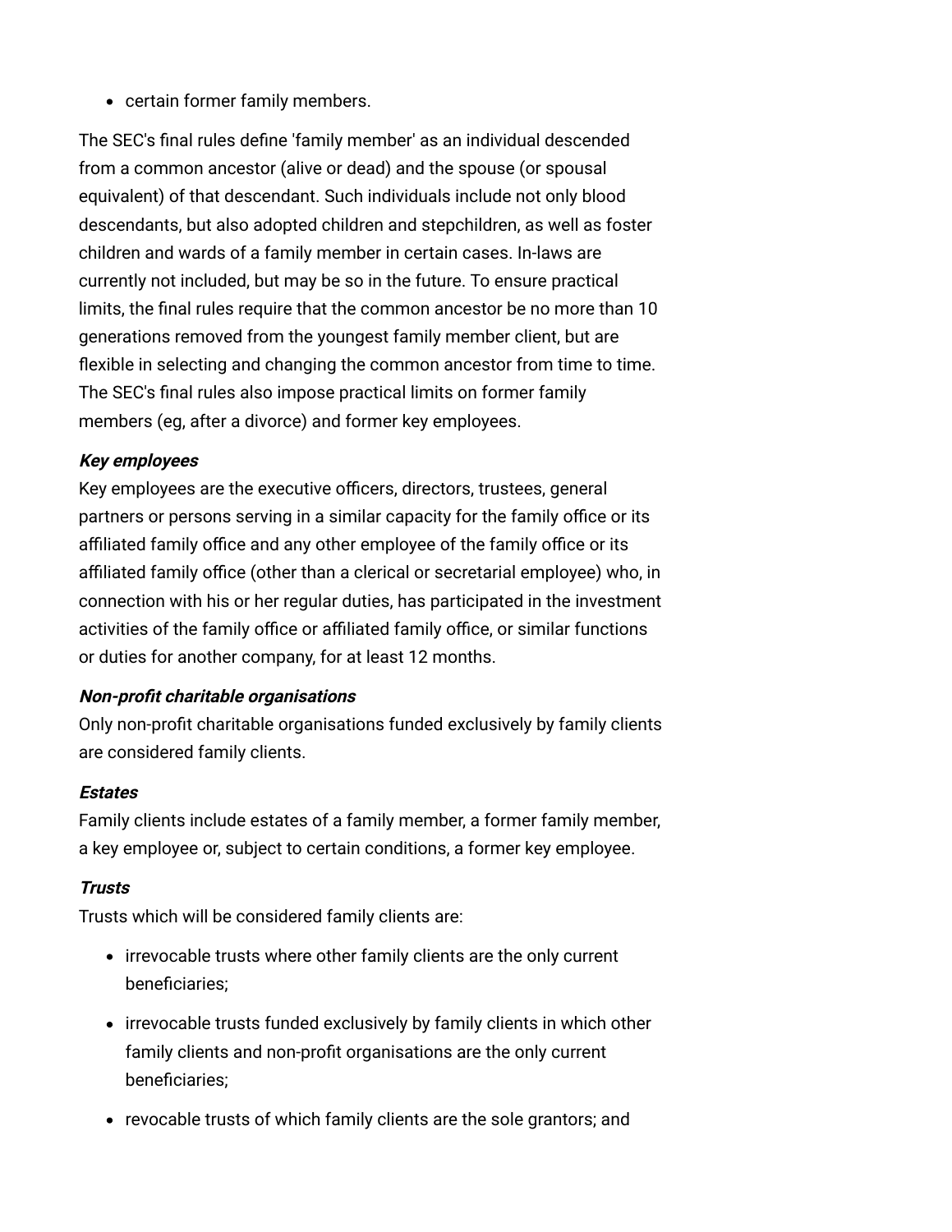• certain trusts of key employees.

The distinction between trusts funded exclusively by family clients and those for the benefit of family clients but funded by others is worth noting. Only irrevocable trusts funded exclusively by family clients are permitted to have charities not funded by family clients (eg, public charities such as the United Nations Children's Fund) as beneficiaries and still be classified as family clients. Irrevocable trusts funded by others will be classified as family clients only if any charitable beneficiaries are themselves family clients – that is, funded exclusively by family clients. Care must also be taken on the death of the grantor of a revocable trust in case such a trust has non-family clients.

### **Companies**

Any company that is wholly owned by and operated for the sole benefit of family clients is considered a family client. For pooled investment funds advised by the family office, those funds must also be exempt from registration as an investment company under the Investment Company Act of 1940.

### <span id="page-4-0"></span>**Ownership and control**

To qualify for the family office exemption from SEC registration, ownership of the family office is limited to 'family clients' – that is, individual family members and key employees, as well as family trusts, business entities and non-profit organisations. This was an important concession by the SEC from its proposed rule and generally encompasses the ownership structures currently employed by family offices. On the other hand, control of the family office is more limited. Only individual family members and certain defined 'family entities' (more narrow than 'family clients') may exercise ultimate control over the family office. 'Control' means the power to exercise a controlling influence over the management or policies of a company, unless such power is solely the result of being an officer of such company.

## <span id="page-4-1"></span>**Deadline to qualify for exemption from registration**

A family office that is considered an investment adviser and, before June 22 2011, qualified for the 'fewer than 15 clients' exemption from SEC registration has until March 30 2012 either to register under the 1940 act or to qualify for the new single family office exemption. To analyse whether it